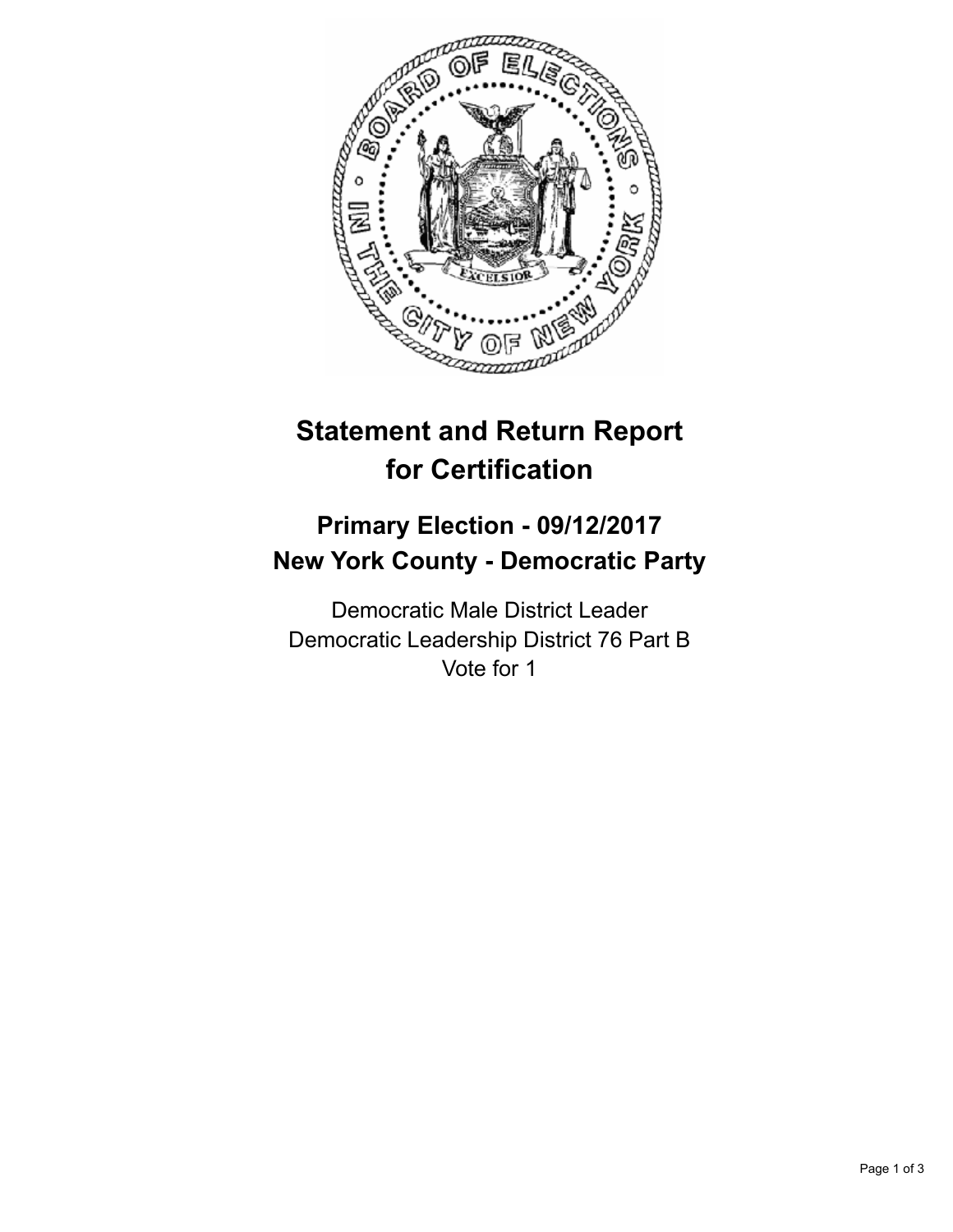

٠

## **Assembly District 76**

| <b>PUBLIC COUNTER</b>                                    | 4,452 |
|----------------------------------------------------------|-------|
| <b>MANUALLY COUNTED EMERGENCY</b>                        | 0     |
| ABSENTEE / MILITARY                                      | 120   |
| <b>AFFIDAVIT</b>                                         | 30    |
| <b>Total Ballots</b>                                     | 4,602 |
| Less - Inapplicable Federal/Special Presidential Ballots | 0     |
| <b>Total Applicable Ballots</b>                          | 4,602 |
| <b>JOSHUA S. KRAVITZ</b>                                 | 2,034 |
| <b>ADAM ROBERTS</b>                                      | 1,706 |
| ANDREW BARTOLOMCAS (WRITE-IN)                            | 1     |
| BENJAMIN WETZLER (WRITE-IN)                              | 1     |
| JEFF GOLD (WRITE-IN)                                     | 1     |
| JOHN SMITH (WRITE-IN)                                    | 1     |
| KIM MASCARITOLO (WRITE-IN)                               | 1     |
| STUART SCHENENDORF (WRITE-IN)                            | 1     |
| TERRANCE ARANNET (WRITE-IN)                              | 1     |
| UNATTRIBUTABLE WRITE-IN (WRITE-IN)                       | 2     |
| <b>Total Votes</b>                                       | 3,749 |
| Unrecorded                                               | 853   |
|                                                          |       |